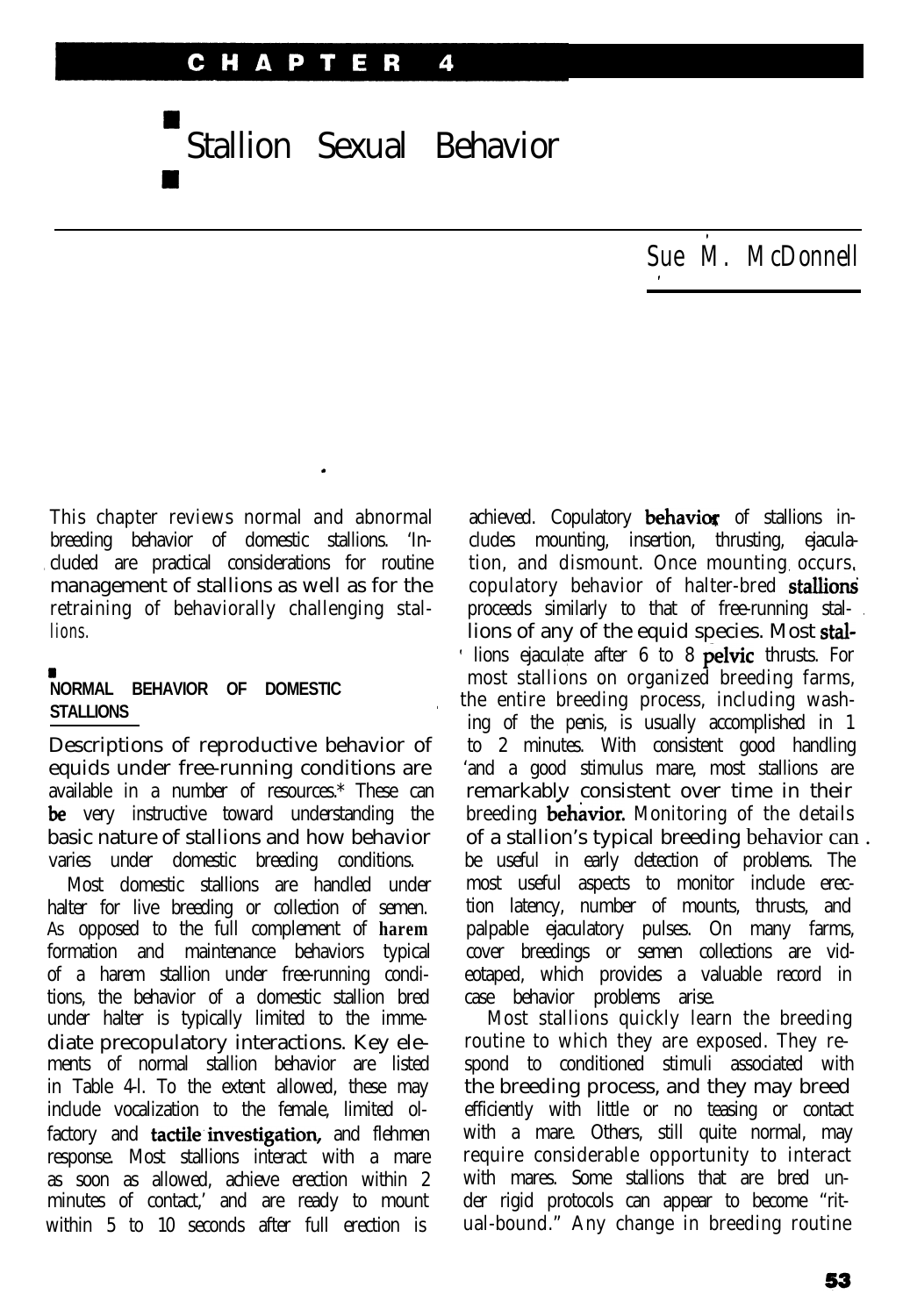### Table 4-l Normal Behavior of Domestic **Stallions**

| Immediate interest and interaction with a mare in estrus |  |  |  |
|----------------------------------------------------------|--|--|--|
| Erection within 2 minutes                                |  |  |  |
| Mount readiness. within 5 to 10 seconds after erection   |  |  |  |
| Ejaculation on first mount                               |  |  |  |
| Total breeding time of 2 to 5 minutes                    |  |  |  |

may appear to disturb their response, usually temporarily. Ritual-bound stallions can usually adapt to procedural changes, even after years of a fixed regimen, given good handling, optimal teasing conditions, and patience. Once these horses accept anew routine, occasional minor'changes in routine can be useful in teaching the horse. to be more flexible. In contrast to the ritual-bound stallion; some stallions tend to get "bored" with fixed breeding routines and clearly benefit from reasonable variety in breeding-stimulus mares, breeding location, handlers, and order of procedures. In extreme cases, stallions seem to need something new every few days to sustain their interest.

### **Starting a Stallion in'the Breeding Shed**

**The** handling of stallions for breeding is an art. Table  $4-2$  summarizes the important characteristics of good stallion handling, as well as common errors. It is also helpful to have a designated breeding area that is out of the way of farm traffic and' that has plenty of room for both the animals and the personnel. In many cases of stallion handling difficulties, human fear of the stallion, in general or **spe**cifically during breeding, is the primary challenge to overcome. Schooling for handling tough horses is probably the best way to become an excellent stallion handler, so such a situation is  $a$  good opportunity for development. The best stallion handlers I have known were once fearful but were schooled into excellence,

All stallions can learn the few basics of handling and manipulation required for organized, safe in-hand breeding or semen collection. These include maintaining attention,

willingness to take necessary direction from the handler during teasing, tolerance of genital manipulation and washing of the penis, waiting for direction from the handler to mount, and orderly mount and dismount. Behaviors that are unacceptable and unsafe and that can be easily eliminated **include** biting or kicking of the mare or handler and rushing or charging to mount the mare. **All of** these goals can be achieved in any stallion with . thoughtful arrangement of the breeding situation, positive reinforcement, and judicious direction and correction. Harsh beating, explo-. sive disciplinary sessions, overcorrecting at

#### Table 4-2 Important Aspects of Good **Stallion Handling**

- Willingness to work with the stallion in a nonsexual situation to establish mutual respect and to establish working commands. to stop, stand, and back
- Firm, respectful direction of the sexually arowsed stallion; calmly using simple, clear physical or verbal cues **cues**
- Recognition that vocalization, prancing, arched neck are precopulatory behavior to be allowed and celebrated
- Use of positive reinforcement with sparse and judicious aversive conditioning; appreciation that punishment is a dangerous teaching tool
- Appreciation that stallions vary in the degree of restraint and control required
- Provision of ample room to remove a stallion from a situation if things get out of hand
- Recognition that much of what is asked of the stallion is natural and much is not

## **Common errors**

Ditzing with the stallion to "hold his 'attention"

- Allowing the stallion to circle
- Not allowing the stallion to touch the mare during teasing
- Allowing the stallion to charge or leap at the mare for mounting
- Overcorrecting rearing
- Punishing mounting without erection
- Rushing the stallion to dismount after ejaculation
- Using delayed or explosive discipline that only delays learning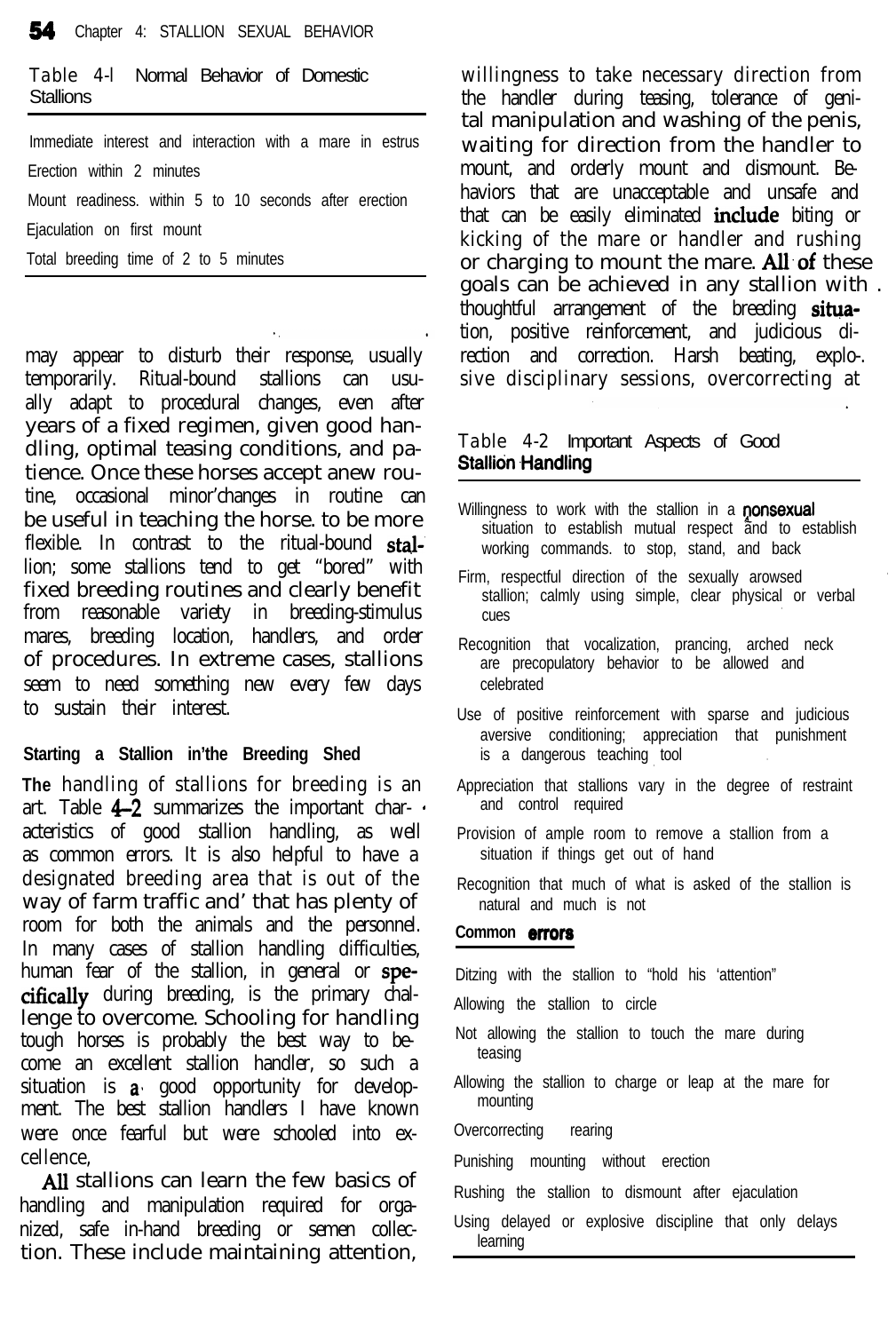**the head, and jerking and shanking to hold the horse's attention are all unnecessary, usually delaying the learning process. For some stallions, such handling can create serious behavior and libido problems.**

**Table 4-3 outlines the steps used at our clinic to introduce stallions to washing of the penis. Even for stallions that initially appear**

**most resentful of penile manipulation, training to tolerate washing can be done safely within a short period of time (usually two to** three 5-minute sessions) using simple system**atic desensitization, positive'reinforcement, and gentle aversive conditioning only when necessary to discourage kicking. The horse needs to learn as quickly as possible that this ,**

,

.

#### Table 4-3 Specific Procedures for Introducing a Stallion to Washing the Penis

- **The** handler of the stallion positions the stallion to-stand under control, for example, parallel to a-padded wall. The stallion handler stands on the near side almost in front of the stallion, but out of the way of a strike.
- The washing technician approaches at the shoulder of the stallion, running the back of the left hand along the neck, shoulder and abdomen of the horse until standing with the left shoulder of the technician touching the side of the stallion. The erect penis is firmly grasped with the left hand midway along the shaft, It is gently directed toward the handler. .
- If the **stallion** moves away, the technician should attempt to move with the horse, without flinching or otherwise ' reacting. The stallion needs to learn two things: (a) The procedure is not going to hurt him (it actually quickly appears pleasant to most stallions), and (b) nothing the stallion does will avoid the procedure. In other words, his movement does not stop the washing of the penis.
- If the stallion kicks, explosive punishment should be avoided.' Gentle discouragement and continuation of the job so that the stallion gets to know that it can be pleasant and that it leads to the opportunity to breed is usually the best strategy for all but the most dangerously resistant stallions.
- If the stallion should thrust forward or the glans penis should flower from the stimulation, no discipline is necessary. Gently deflecting the penis downward toward the back legs naturally reduces the tumescence. Cooler wash water is less likely to stimulate thrusting or flowering. It is useful'for most handlers to appreciate that the horse is not misbehaving, just responding positively to this unnatural procedure.
- All that is necessary to adequately cleanse the penis is gentle massage along the shaft to loosen flakey debris, with warm water splashed from a cup or towel onto the penis. Up and down stroking motion abrades the surface and is unnecessary.
- Some horses resent having hot water splashed on their hind legs or abdomen and scrotum. With experience **mos** technicians can effectively deliver a vigorous splash of water to the penis without hitting the belly or legs.
- The glans penis is deflected with the thumb to rinse out the fossa and any smegma "bean."
- The base of the penis is an area with heavy smegma accumulation that cannot be effectively cleansed. It is often best left undisturbed.
- Care should be exercised to allow water run-off to flow toward the base rather than the glans penis, which 'was just cleaned. .
- The penis is dried by wrapping and blotting with a clean cloth or **paper** towel'from glans to base direction. This keeps the glans cleanest. Rubbing abrades the delicate tissues and is unnecessary.

Nondisposable fabrics are generally too abrasive. Air-drying for a minute or two is also adequate.

#### **Common mistakes**

Ditzing with the head of the horse during washing of the penis

Startling the stallion by simply grasping the penis without warning

Too light or too rough handling of the penis

Abrading the **penis** by vigorous rubbing of the shaft

Splashing water on the belly, scrotum, or hind legs

Overreacting each time the horse flinches or lifts a leg, teaching him that he can control human behavior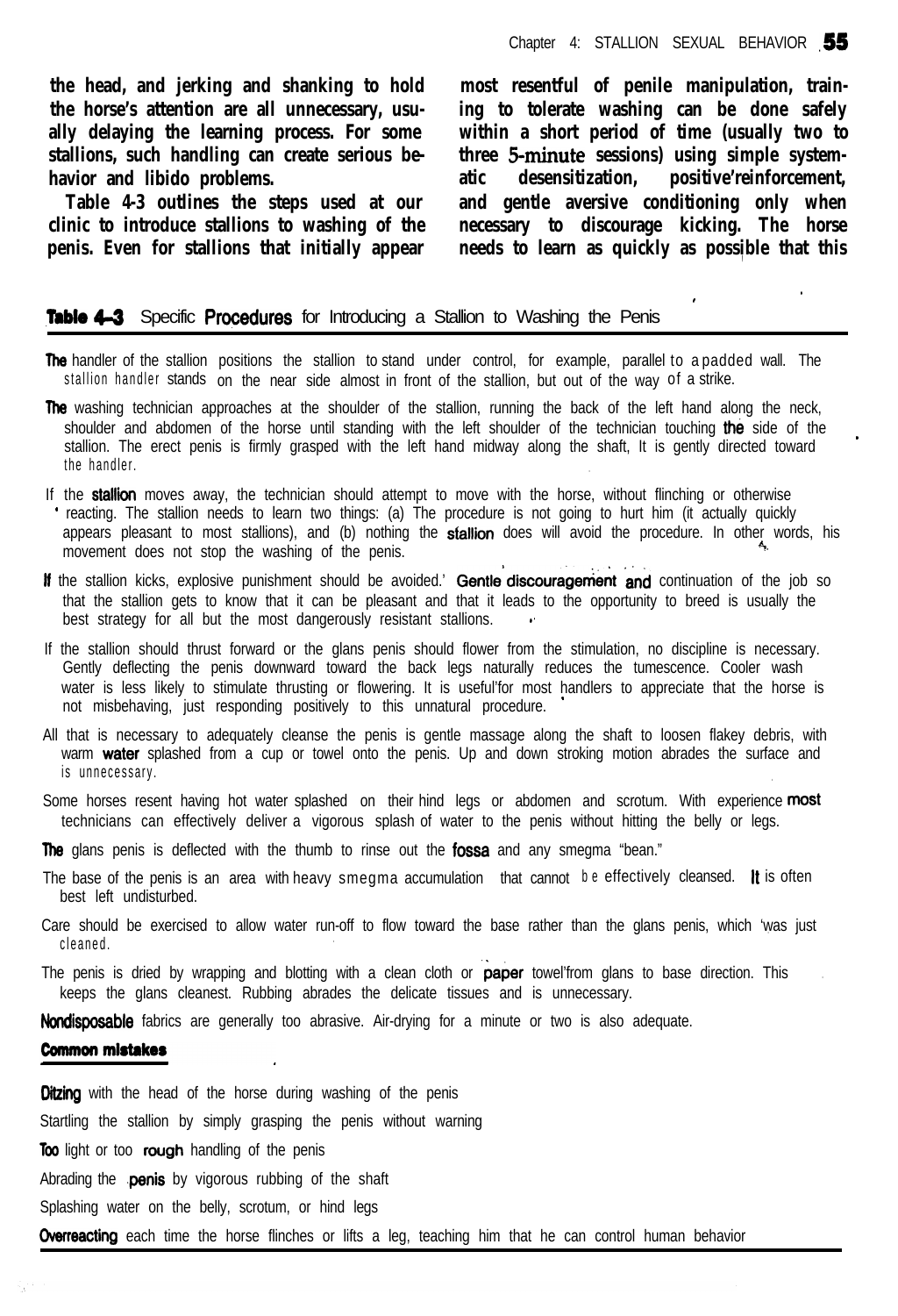**procedure 'does not hurt, it may even be pleasant, and that nothing he .does will stop the procedure. Safe positioning of the handler and technician so that the work can proceed quickly and so that the technician can stay with the horse through episodes of mild resistance can greatly facilitate the process. Beyond the breeding hygiene reasons, the lessons of waiting for a procedure before breeding as'well as tolerating genital manipu**lation and examination are valuable basic **training** for **a stallion**.

#### **Starting a Stallion on a Dummy Mount**

**one of the few who take to the \*dummy imme-Some stallions mount a dummy when initially presented, sometimes even without a diately Other stallions require more stimula-1 mare in the vicinity. Hence, jt is worth trying ' a stallion without** a **mare' iust in case he is tion and some training. Except for stallion . with seriously inadequate libido o r physical disability, almost all stallions can learn to** <sup>l</sup>**. mount a dummy of appropriate design. Some may take several training sessions lasting 10 to 20 minutes each. Table AA summarizes the key features of dummy mount design, with particular attention** to **factors affecting behavior.**

**There is no one correct way to introduce or train a stallion to a dummv mount. The** mare and stallion handlers are critical to the

## **Table** 44 Key Features of a Breeding Dummy Mount

. Single pedestal (safest in-event of fall)

Smooth, snug, "cool" cover (to avoid abrasions)

Sturdy, quiet when mounted

- Ample head room, front and side clearance (some horses hesitant to mount if too crowded)
- Especially secure footing, without a pit worn at the rear

Grasping grooves or "mane"

Other **accoutrements** unnecessary

Note: Self-service or adjustable dummies typically do not meet many of these key features. Penis injuries are common with self-serve dummies,

### Table **4-5** Steps for Training a Stallion to a Dummy Mount

- Stimulate the stallion to readiness to mount using a stimulus mare at a distance from the dummy; gently walk the stallion from directly behind the dummy.
- Place the mare alongside the dummy and tease across the rear of the dummy.
- Allow the stallion to mount the  $\text{macro}$  for semen collection **a** few times near the dummy to get the stallion comfortable with breeding in that location, then remove the mare.
- Lead the **mare** with the stallion following/teasing from behind, diverting the mare at the last moment to the side and **bumping** the stallion's chest into the rear of the dummy.
- If the stallion seems ready to mount, but hesitates, stimulate the penis by placing the artificial vagina or warm compresses on the glans while the stallion is teasing.

:\*. **success of this training. The best results can be expected with positive encouragement 'and \*'with athletic positioning and movement' of the stallion and mare, without frustrating or abusing the stallion. Our usual procedure is to progress through the steps outlined in Table 4-5. Each is tried several times before going to the next. Once the stallion has successfully mounted and ejaculated on the dummy a few times, the mare or other special procedures used during training may be gradually eliminated. .**

#### **Pasture Breeding**

) ,- <sup>I</sup>

.

**Most domestic stallions also can easily adapt to pasture breeding. Stallions that are turned out to pasture with mares;even after years of halter breeding, usually immediately perform all of the harem formation and maintenance behaviors typical of wild equids. Also, stallions that have been pasture-bred for years usually readily adapt to breeding under** hal**ter or to semen collection.**

# Angled or level makes little difference for most stallions **FACTORS AFFECTING STALLION BEHAVIOR**

#### **Season and Hormones**

**Reproductive hormones of the stallion show a seasonal pattern** consistent **with reduced**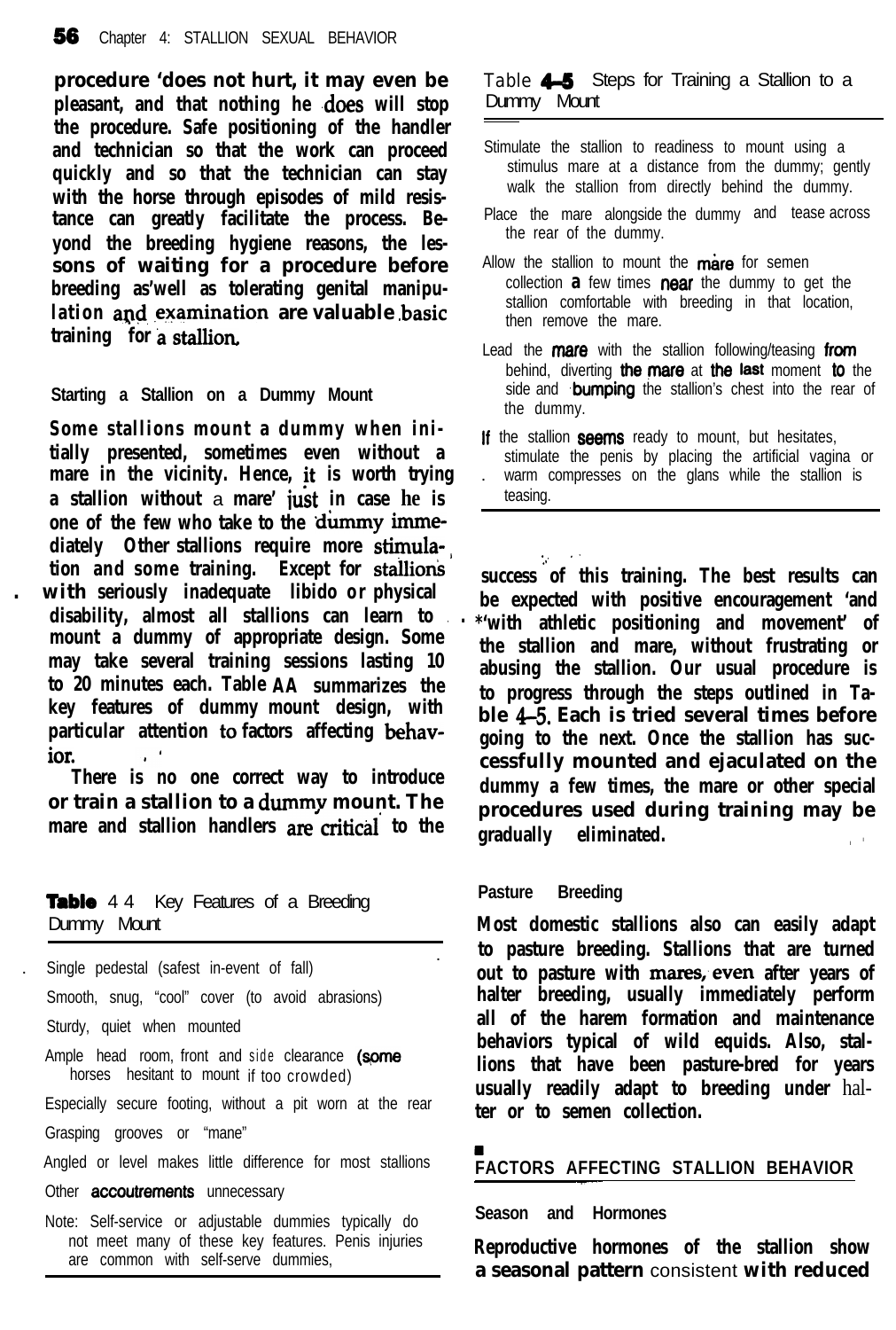**reproductive function during fall and winter. Whereas most stallions show sexual interest and respond adequately during fall and winter, most breeding stallions display a measurable decrease in sexual behavior vigor and endurance during fall and winter compared to the spring and summer natural breeding season months.**

# **Stimulus Mare ,**

**Most stallions respond adequately to any mare in estrus. Others show clear preferences for a particular mare or type of mare. Clinical observations suggest that mare characteristics such as color, size, breed, age, lactation status, and days from ovulation may affect sexual interest and response of certain stallions. An important mare factor that is often overlooked in artificial insemination programs is that almost all stallions respond more vigorously to stimulus mares in natural estrus than . to ovariectomiied stimulus mares or to a dummy mount. It is also interesting and not widely appreciated that almost all stallions respond more vigorously when provided with more than one stimulus mare. Occasionally, a stallion does not respond adequately unless provided two or more estrous mares** from which to "choose."

# **- Sociosexual Environment .**

**.**

**Evidence is accumulating that reproductive STALLION BEHAVIOR PROBLEMS** physiology of stallions includes mechanisms **for modulation by social conditions.\* In semi**for modulation by social conditions.<sup>\*</sup> In **semi**- lion behavior can be categorized as breeding feral herds, bachelor or harem social status behavior problems, behavior issues and **prob**influences a stallion's reproductive hormones. lems of performance stallions, and residual<br>Bachelor stallions have low levels of plasma. stallion-like behavior in geldings. **Bachelor** stallions have low levels of plasma. **testosterone, their aggressive behavior is of a playful, sparring nature, and they form close aft%ative relationships among males. Harem The Breeding Stallion stallions have higher levels of testosterone, their intermale aggressive behavior is of the** *hadequate Sexual Interest and Arousal (Libido)* **serious' type, and they generally repel any Specific stallion libido problems include slowmature male intruders. When a stallion be- starting novices, slow or sour-experienced** comes a **harem** stallion, testosterone levels stallions, and specific aversions or prefer-<br>
rise and remain higher than when a.bachelor. ences.\* Most of these problems are man-made. **rise and remain higher than when a.bachelor. ences.\* Most of these problems are man-made. If a stallion loses his harem, his testosterone Stallions that have been disciplined for showtransition can occur at any time of the year. formance career are discouraged from show-**

**of sociosexual environment seem to be similarly operational in domestically managed stallions .3 In brief, housing conditions, whether with other stallions or as the only stallion with other mares, appear to simulate the bachelor and harem social condition. Access to teasing and breeding also seems to be a positive influence on testosterone levels of stallions\* .**

# **General Management and Handling**

**Management and handling of stallions vary considerably throughout the** horse **breeding industry. In general, stallions are flexible in adjusting to a variety. of management and breeding practices. As with general health and semen production, for most stallions there is a tangible benefit to ample exercise, adequate exposure to natural light, and firm but judicious and consistent handling. For all stallions, :breeding vigor is affected by frequency of breeding and teasing frequency. However, there is wide variation among stallions in breeding frequency, which maintains optimal libido and copulatory efficiency. Some stallions can maintain adequate libido at the rate of one to three ejaculations per day, 7 days a week. In some, problems develop if they are bred more than three to five times weekly . .**

**The most common problems** related to stal**behavior** problems, behavior issues and **prob-**

**. . .**

ing sexual interest in mares during their per-**Evidence is also accumulating that effects ing spontaneous erection and masturbation,**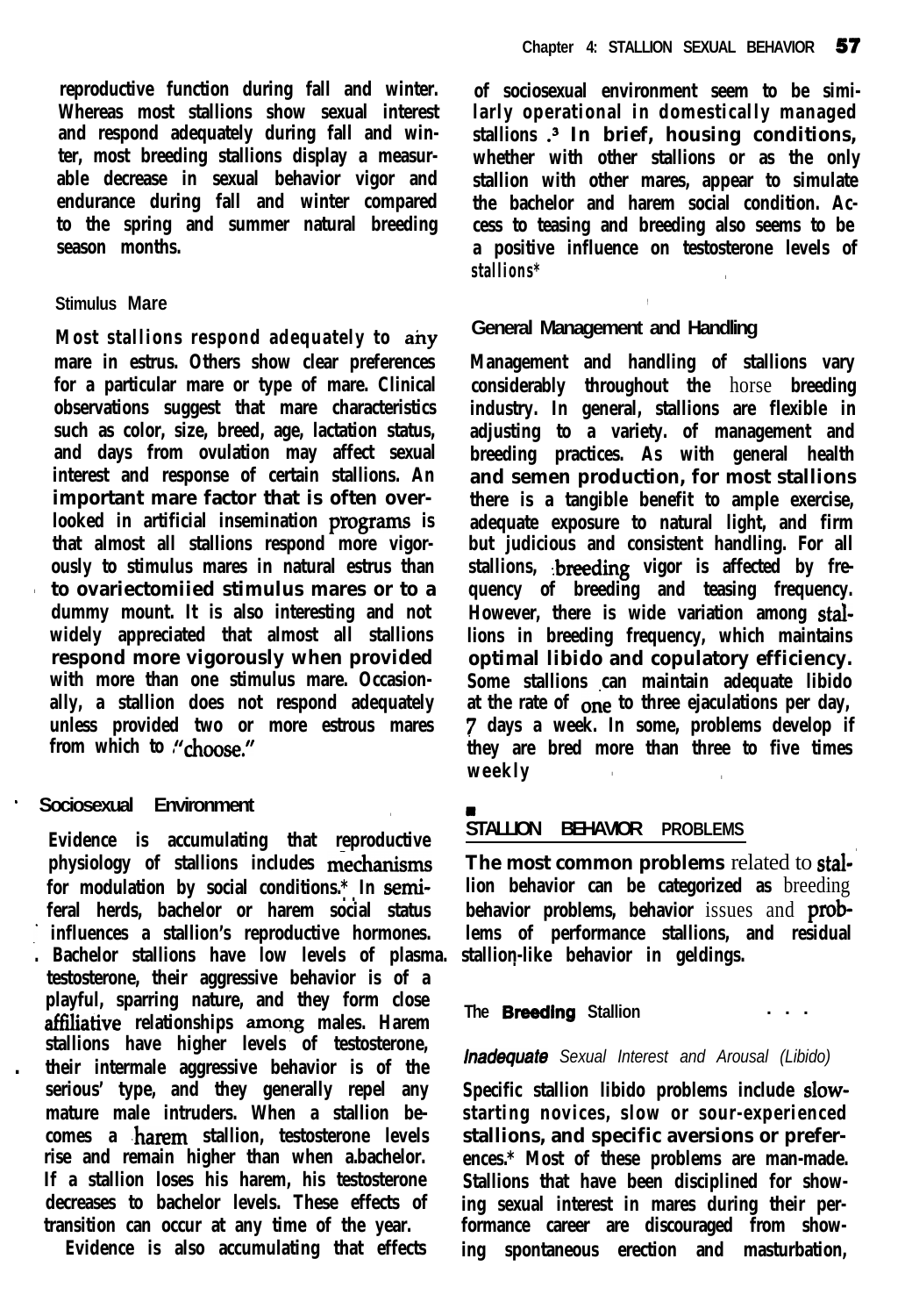**or those that are mishandled during breeding under halter often experience a difficult transition to a breeding career. When exposed to a mare for teasing such a stallion may simply stand quietly appear anxious and confused, or even savage the mare. Most stallions with such experience-related libido problems respond well to behavior therapy alone or in combination with anxiolytic medication. These stallions typically respond best to continued exposure to mares, initially with minimal human presence, and then withgradual** introduction of quiet, respectful, patient, posi**tive reinforcement-based handling, These stallions appear to respond favorably to reassurance for even small increments of improvement. Tolerance of minor misbehavior, rather than punishment, is-often a rewarding strategy. The anxiolytic drug diazepam (0.05 mg/kg slow intravenous [IV] 5 to 7 minutes before breeding) is useful in about** half **of such cases as an adjunct to -behavior modification.**

**. Some libido problems are hormone-related and can improve with management aimed at increasing exposure to mares and reduced exposure to other stallions. This typically increases androgen levels and general confidence, as well as sexual interest and arousal.z3 '**

# *Specific Erection Dysfunction .*

**Libido-independent erection dysfunction is rare in stallions. The majority of erection dysfunction that does occur is related to trau**matic damage of the corpora cavernosa. Com**mon causes include stallion ring' injuries, -drug-related paralyzed penis and paraphi- 'mosis, kick injuries, and other breeding acci- 'dents. A considerable number of such accidents involve "self-serve" dummy mounts and thermometers left in the lumens of artificial vaginas.**

**An interesting and often confusing type of erection dysfunction involves the folding back of 'the penis within the prepuce. The** behavioral hallmark of this situation is a stal**lion that appears aroused and ready to mount, without a visible erection. The stallion may also appear uncomfortable or intermittently distracted behind, pinning the ears,**

**kicking toward the abdomen, or stepping gingerly on the hind legs. Close visualization**  $r$ eveals a rounded, full-appearing prepuce, **with the skin stretched taut. Resolution usually requires removing the stallion from the mare until the penis detumesces. Once the penis is fully withdrawn, application of a lubricating cream to the prepuce facilitates subsequent normal protrusion. This situation** tends to repeat occasionally with particular **stallions. We have observed this condition to repeat in stallions with particularly profuse smegma production, as well as in stallions in which the penis and sheath is fully cleansed one or more times daily for breeding. The tendency for' the penis to fold back on itself within the prepuce may be related to having too much or too little smegma lubrication.**

# *Mounting and Thnrssting Problems*

**Many: breeding behavior problems, particularly ejaculatory dysfunction, appear to in- ' volve neurologic or musculoskeletal problems that affect the stallion's ability to mount and thrust. Many such stallions can continue breeding with therapy aimed at reducing discomfort and accommodating disabilities during breeding, including adjustments to the breeding schedule aimed at reducing the total amount of work. We have found that longterm treatment with oral phenylbutazone (2-4 mg/kg orally twice daily) often works well to keep such stallions comfortable for breeding.**

# *Specific Ejaculation Dysfunction .*

**Whereas any libido, erection, or mounting and thrusting problem can result in failure to ejaculate, there are also stallions in which the dysfunction seems to be specific to ejacula**tion. Specific ejaculation problems can in**clude apparent failure of the neural ejaculatory apparatus, physical or psychological pain associated with ejaculation, and genital tract pathology? There are a variety of management changes and pharmacologic aids that can enhance ejaculatory function in such instances. These are outlined in Table 4-6.**

# *Rowdy Breeding Stallions*

**Rowdy, misbehaved breeding stall.ions in most cases represent a human-animal interac-**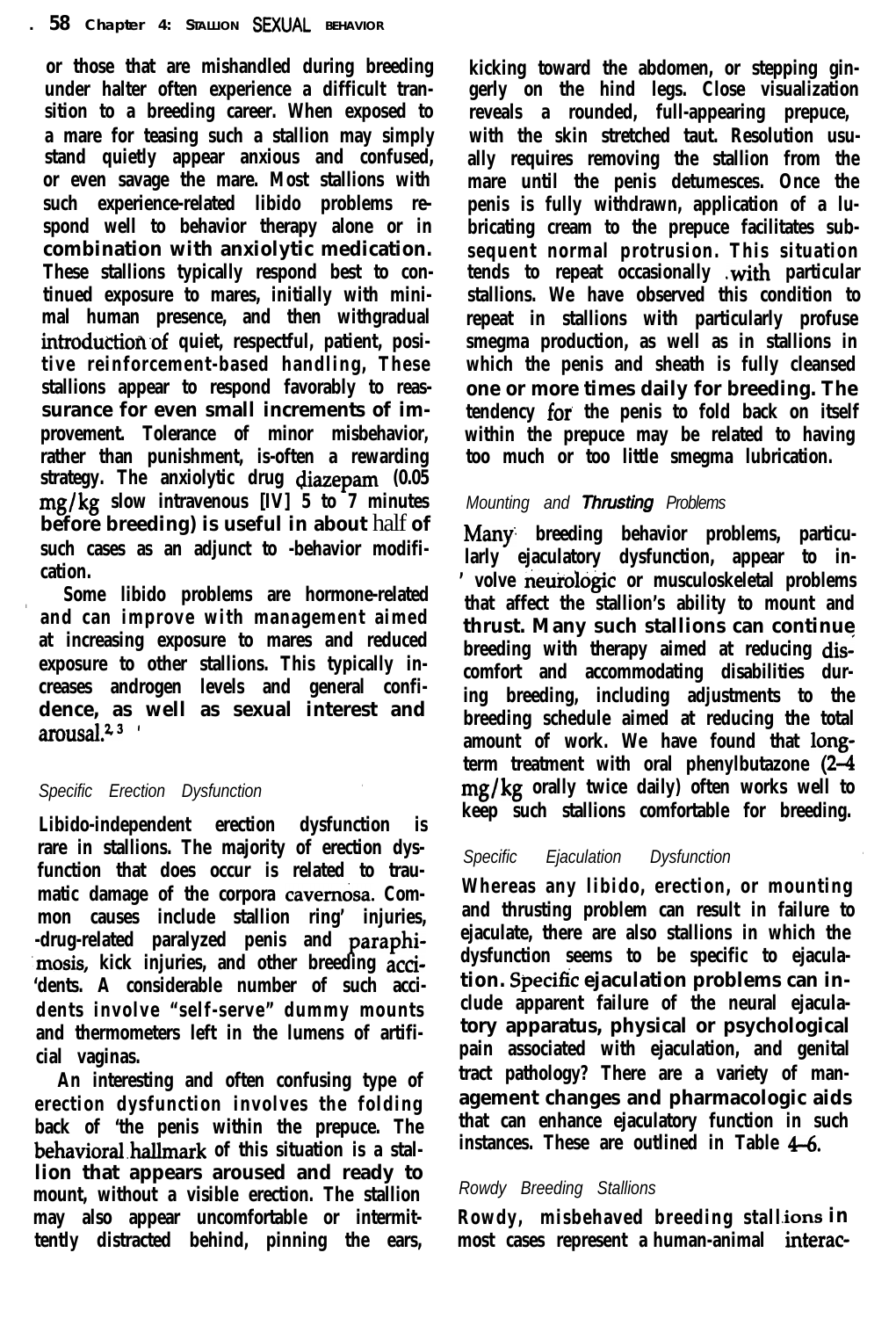#### **Table** 4-6 Management and Pharmacologic Aids to Facilitate Ejaculation

| MANAGEMENT<br><b>AIDS</b>                                                        |
|----------------------------------------------------------------------------------|
| To enhance sexual arousal                                                        |
| Prolonged teasing under conditions that yield the highest safe level of arousal. |
| Breeding schedule for <b>maximum</b> arousal                                     |
| Natural estrus stimulus 'and mount mares                                         |
| Stable (no side-to-side movement) mount mare, or dummy necessary                 |
| Minimal distractions in the breeding area                                        |
| Established breeding routine rich with conditioned stimuli for maximum arousal   |
| 'Encouragement 'and positive* reinforcement                                      |
| To reduce back and hind limb pain and accommodate musculoskeletal deficiencies   |
| Mount mare or dummy of appropriate height and conformation                       |
| Mare or dummy down-grade from stallion to reduce weight on hind limbs            |
| Semen collection on the ground (artificial vagina or manual stimulation)         |
| Weight loss to reduce work of hind limbs, particularly during breeding           |
| Pain<br>treatment                                                                |
| Lateral support at the hips during mount                                         |
| Good footing (grass or dry athletic surface) '                                   |
| To Increase positive stimulation of the penis                                    |
| Pressure and temperature of artificial vagina that yields best response          |
| Hot compresses applied to the base of the penis                                  |
| PHARMACOLOGIC<br>AIDS                                                            |
| To enhance sexual arousal                                                        |
| GnRH: 50 $\mu$ g Cystorelin SC: 1 and 2 hours before breeding                    |
| Diazepam: 0.05 mg/kg slow IV                                                     |
| To lower ejaculatory threshold                                                   |
| Imipramine: 500-1000 mg orally in grain                                          |
| To induce ejaculation                                                            |
| Xylazine: 0.66 mg/kg IV.                                                         |
| Imipramine: 2.2 mg/kg IV                                                         |
| Prostaglandin F <sub>2n</sub> : 0.01 mg/kg IM                                    |

GnRH, gonadotropin-releasing hormone; SC, subcutaneously; IV, intravenously; IM, intramuscularly.

**tion problem. Most can be overcome with cation of unruly behavior of a breeding stal**judicious, skillful, respectful **training**.<sup>5</sup> As with dogs, it is the rare exception of even the **most misbehaved; mishandled stallion that normal sexual behavior. A common misuncannot become retrained in 1 or 2 hours total derstanding of handlers is that vocalization, training time. As with the training of pets, prancing gait, and normal sexual enthusiasm the handler typically needs more actual train- should be. discouraged. Simple handler eduing time than the animal. Successful modifi- cation, for example, that vocalization is not**

**with dogs, it is the rare exception of even the undesirable behaviors without suppressing**

I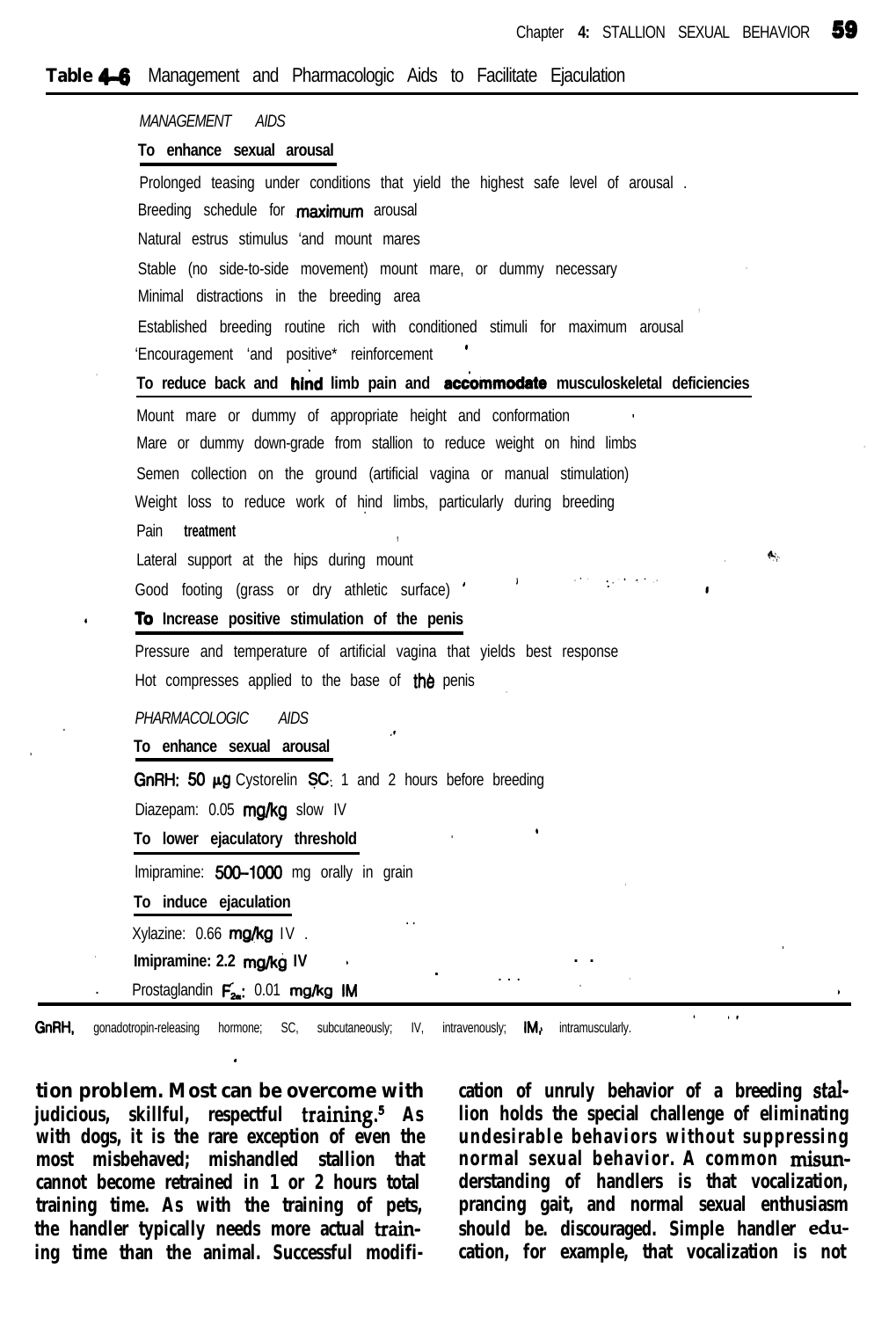particularly associated with dangerous or undesirable behavior, can be productive. Some handlers benefit from systematic desensitization to the shrill sexual call of stallions. This can be done using audiotapes or videotapes of. breeding or teasing of a vocal stallion that is being handled by an expert stallion handler.

Even the most strong, vigorous, and misbehaved breeding stallion can be retrained using simple positive and negative reinforcement;' with very little or no punishment. It can be done in a safe and systematic manner without abuse or commotion, usually within a few brief sessions. Some of the most challenging stallions may benefit from initially being allowed several breedings in rapid succession. With reduced urgency to breed, it ' may be easier to maintain **the** stallion's attention for teaching the breeding shed procedures and manners. Our clinical approach to systematic behavior modification of unruly . stallions and example case reports from our clinic have been detailed **elsewhere.<sup>5</sup>** 

# *Frenzied Stallions .*

Distinct from simple rowdiness, some stal-<br>
Combining Breeding and Performing lions, like some mares or geldings, are hyperactive or even "frenzied." Reproductive hormones may or may not be a factor. Important factors are genetics, experience, sociosexual . environment, housing, diet, and exercise. Most of these stallions can benefit from more roughage and less grain in the diet, organized and pasture exercise, and consistent housing in a quiet area. **L-tryptophan** suppiementation  $\cdot$  (l-2  $\boldsymbol{g}$  twice daily in feed) can have a calming . effect on such stallions.

# **The Performing Stallion**

# *Studlike Behavior During Training or Performance*

Despite 'the strong male sex drive of most stallions, their sexual and aggressive behavior is remarkably amenable to control during performance situations with simple behavior modification. Consistent, firm, judicious, and skillful training is typically all that is necessary even for the most energetic and **strong**willed stallions. The principles for stallion

training are similar to those of any animal training however, the size and strength of the stallion necessitate a higher **skill** level of the trainer; Even though physical size and strength in the trainer may be helpful, they are not necessary for handling and training stallions. Unlike with the rowdy breeding stallion, behavior problems of performance stallions are usually addressed to trainers rather than to veterinarians. The veterinarian may become involved when asked to provide pharmacologic aids to managing rowdy performance stallions or to provide advice on effectiveness of castration. Progesterone is also used to help quiet sexual drive in stallions. Certainly tranquilizers, both long- and short-acting, are used widely in the show and racing industries. However, medication without good handling and training is rarely satisfactory in controlling stallion behavior.

Most rowdy performing stallions can also benefit from the opportunity to breed. Providing clear signals distinguishing breeding **time and** performing time can help most stallions learn and abide the difference.

*t*

With the wide acceptance of cooled-shipped semen and the growth of the hunter-jumper segment of the horse industry, more people are considering breeding a stallion while he is still performing. Opinions vary among, owners and trainers concerning whether stall lions should combine breeding and performance careers. A commonly expressed concern is that a stallion will -lose interest in performance or become more difficult to handle once he has had breeding experience. Another commonly expressed concern is that the physical demands of mounting and breeding can adversely affect high-level dressage or jumping performance. Also, some breeding farm managers believe that performance demands will limit a stallion's fertility. On the other hand, there are trainers who believe that stallions become more poised and manageable, both for breeding and for performance, when the two careers are combined. None of these beliefs have been scientifically tested. Examples of all of these outcomes can be found. Important factors include individ-